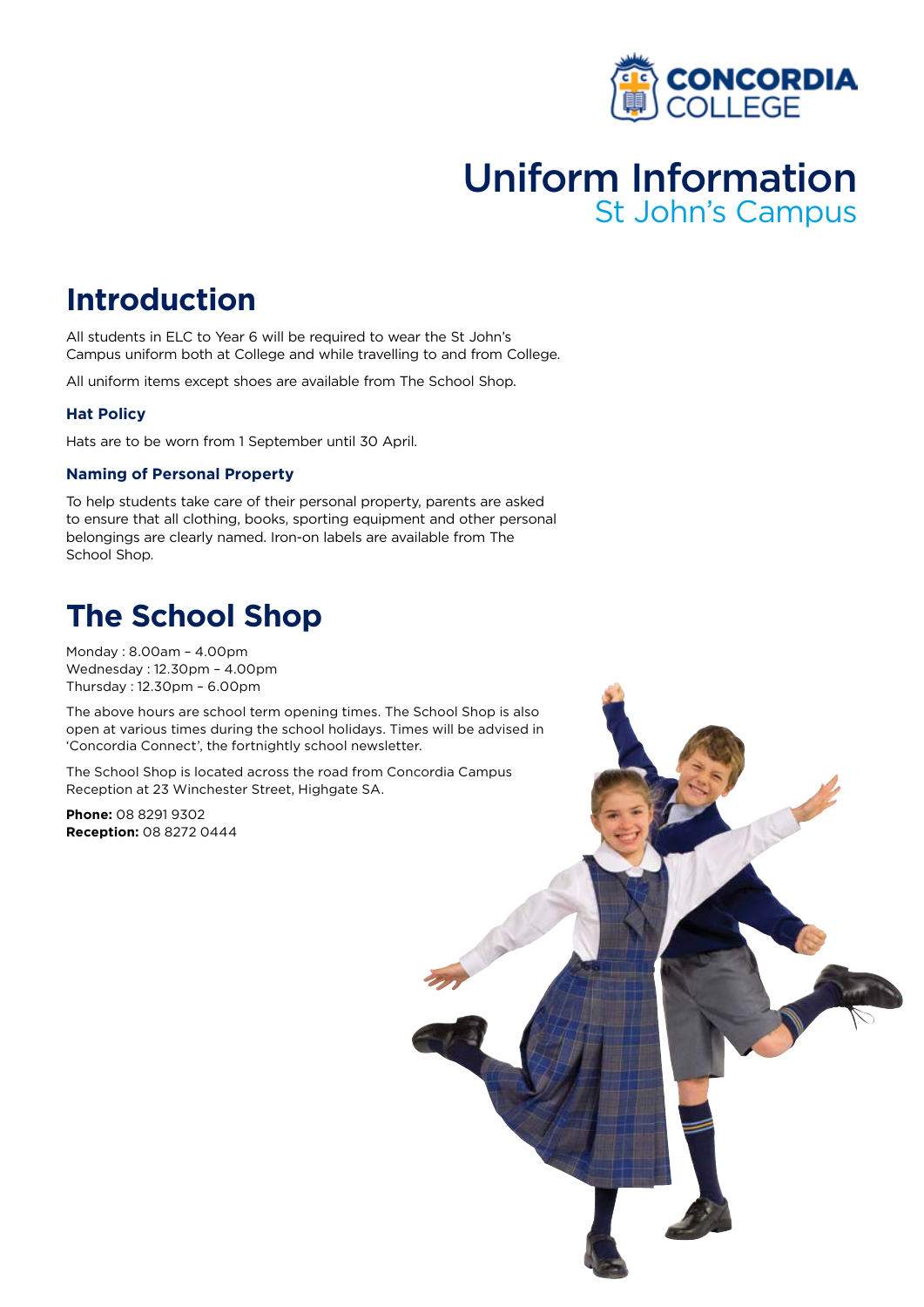

### **Early Learning Centre**

**Shorts** – navy with zip pocket.

**Track Pants** – navy with zip pocket.

**Polo Shirt** – navy and gold with short sleeves.

**Rugby Top** - navy, gold and white.

**Shoes** – need to provide appropriate support and protection for PE. lessons and school sports. The best options are cross trainers or joggers. 'Skate shoes', 'volleys', 'slip on' sneakers or similar styles of casual footwear are not acceptable. Younger students may choose to have Velcro straps rather than laces.

**Sandals** – navy blue buckle or velcro straps.

**Socks** – white socks that cover the ankles. Socks are not to be worn with sandals.

**Hat** – navy bucket hat.

**School Bags** – Optional for ELC students.

### **Boys Uniform**

The Summer Uniform is worn during Term 1 and Term 4. The Winter Uniform is worn during Term 2 and Term 3. There is a change over period of two weeks at the end of Term 3. This means that if the weather is warmer the students are able to wear their Summer Uniform.

### **Summer Uniform**

**Shirt** – short sleeve banded openneck blue/white fine pinstripe.

**Shorts** – navy shorts.

**Jumper** – navy.

**Socks** – long navy (gold/blue stripe) cotton blend.

**Hat** - navy broad brimmed hat.

**Shoes** – need to be a black leather lace up school shoe in good condition. Younger students may choose to wear black leather school shoes with a Velcro strap.

Navy blue sandals are optional, must be worn without socks.

### **Winter Uniform**

**Shirt** – long sleeve banded blue/ white fine pinstripe.

**Jumper** – navy.

**Trousers/Shorts** – grey double knee trousers or grey pleated shorts.

**Socks** – long navy (gold/blue stripe) cotton blend.

**Tie** – Concordia elastic slip-on.

**Shoes** – need to be a black leather lace up school shoe in good condition. Younger students may choose to wear black leather school shoes with a Velcro strap.

#### **Additional Expectations**

**Hair** – should be neatly styled. Long hair, on or below the shoulder must be tied back at all times. Extreme artificial hair colouring and styling is not acceptable. Hair should not draw specific/undue attention to a student. Shortest acceptable hair length is a 'No 2 cut' all over.

**School Bags** – College badged bags (Reception to Year 6).

### **Formal Occasions**

The items to be worn for occasions such as class photographs and the Closing Service are as follows: Term 1 & 4 Boys' Summer Uniform. Terms 2 & 3 Boys' Winter Uniform.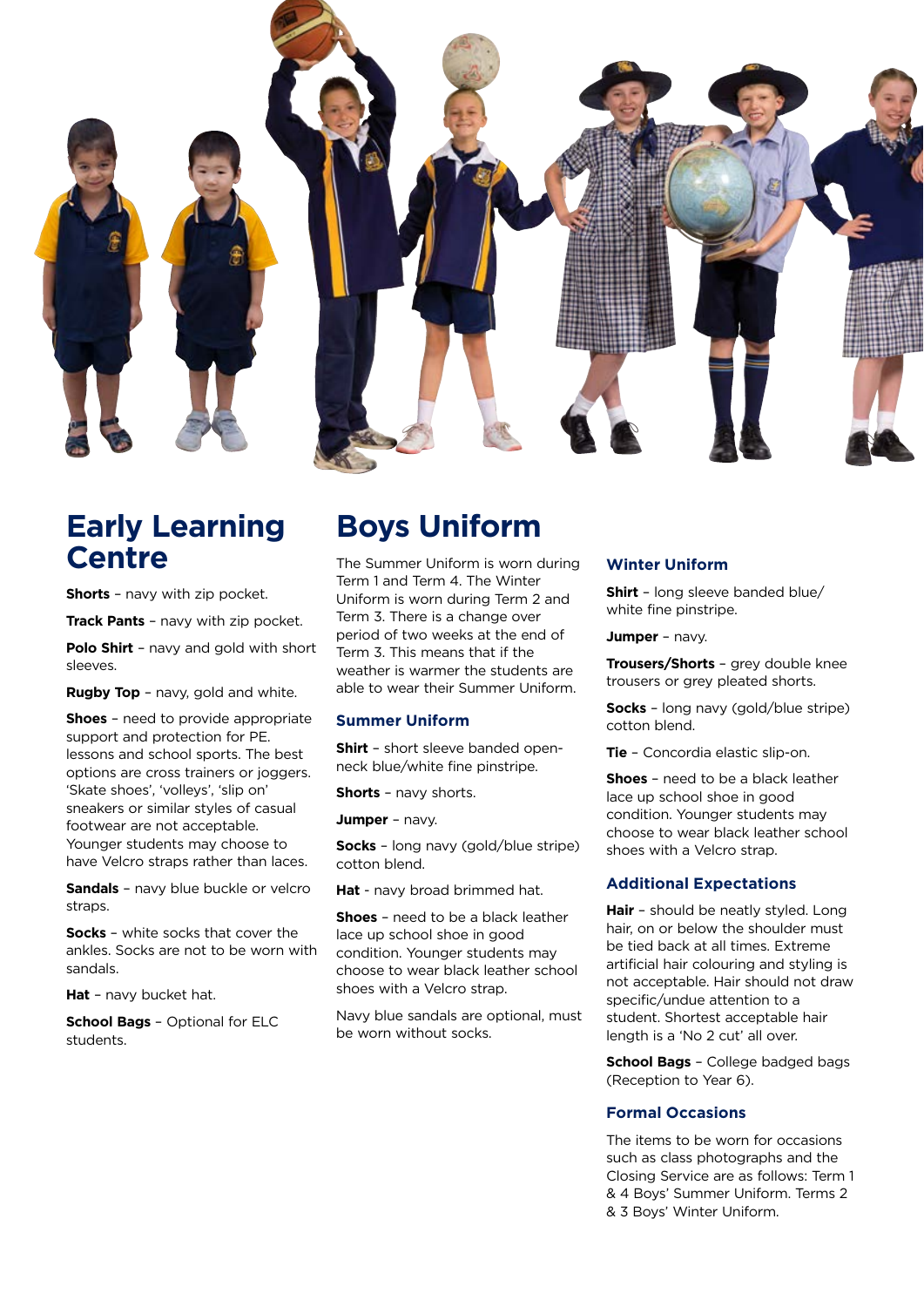

# **Girls Uniform**

The Summer Uniform is worn during Term 1 and Term 4. The Winter Uniform is worn during Term 2 and Term 3. There is a change over period of two weeks at the end of Term 3. This means that if the weather is warmer the students are able to wear their Summer Uniform.

### **Summer Uniform**

**Dress** – College navy check with navy trim.

**Blouse** – white short sleeve (optional).

**Pleated Shorts** – navy (optional) (Year 6 only).

**Shorts** – navy shorts (optional).

**Jumper** – navy.

**Hat** - navy broad brimmed hat.

**Socks** – plain white crew length (mid-shin). Logos are not permitted.

**Shoes** – need to be a black leather lace up school shoe in good condition. Some girls may choose to wear black 'Mary Jane' style shoes. Younger students may choose to wear black leather school shoes with a Velcro strap.

Navy blue sandals are optional, must be worn without socks.

#### **Winter Uniform**

**Pinafore** – College navy check (Bibs may be removed in Year 5).

**Skirt** - College navy check worn only from Year 5.

**Pants** – grey (optional).

**Blouse** – white long sleeve with Peter Pan collar.

**Jumper** – navy.

**Tie** – College check tie tab.

**Tights** – navy.

**Socks** – navy knee high socks.

**Shoes** – need to be a black leather lace up school shoe in good condition. Some girls may choose to wear black 'Mary Jane' style shoes. Younger students may choose to wear black leather school shoes with a Velcro strap.

**Bike Shorts** – navy optional for girls to wear under their uniform if they choose.

### **Additional Expectations**

**Hair** – should be neatly styled. Long hair, on or below the shoulder must be tied back at all times. Extreme artificial hair colouring and styling is not acceptable. Hair should not draw specific/undue attention to a student. Navy, white or gold ribbons may be worn with the uniform. Navy or gold headbands may be worn as well as College fabric scrunchies.

**Jewellery** – is not permitted except for one plain gold or silver stud/ sleeper in each ear. A discreet silver or gold cross on a simple metal chain worn around the neck as an affirmation of personal faith may be worn. Medic alert bracelets worn as required.

Students are not to come to school with **make up or nail polish** that can be seen.

**School Bags** – College badged bags (Reception to Year 6).

### **Formal Occasions**

The items to be worn for occasions such as class photographs and the Closing Service are as follows: Term 1 & 4 Girls' Summer Uniform. Terms 2 & 3 Girls' Winter Uniform. Pants and shorts/pleated shorts are not to be worn for formal occasions.